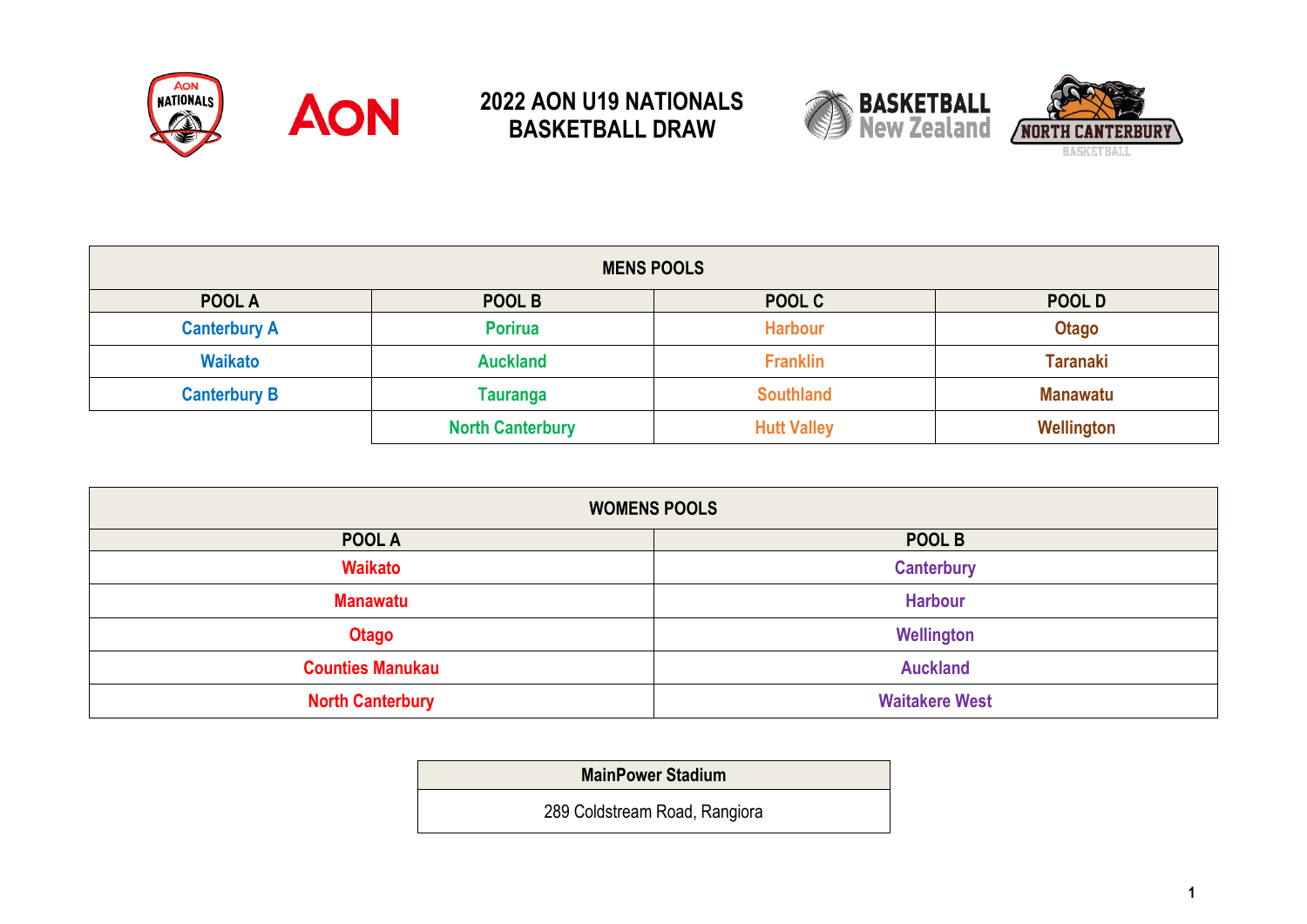







| Thursday,<br>2 <sup>nd</sup> June | Technical Meeting held on ZOOM @7pm (link to be sent to teams)        |                                                                     |                                                                       |                                                                       |
|-----------------------------------|-----------------------------------------------------------------------|---------------------------------------------------------------------|-----------------------------------------------------------------------|-----------------------------------------------------------------------|
| <b>Saturday</b><br>4th June       | <b>MainPower Stadium</b><br>Court 1                                   | <b>MainPower Stadium</b><br>Court 2                                 | <b>MainPower Stadium</b><br>Court 3                                   | <b>MainPower Stadium</b><br>Court 4                                   |
| 9:00am                            | <b>North Canterbury V</b><br><b>Waikato</b><br><b>Women's Pool A</b>  | <b>Canterbury BV</b><br><b>Canterbury A</b><br><b>Men's Pool A</b>  | <b>Auckland V</b><br><b>Tauranga</b><br><b>Men's Pool B</b>           | <b>Waitakere West V</b><br><b>Canterbury</b><br><b>Women's Pool B</b> |
| 10:45am                           | <b>North Canterbury v</b><br><b>Porirua</b><br><b>Men's Pool B</b>    | <b>Hutt Valley V</b><br><b>Harbour</b><br><b>Men's Pool C</b>       | <b>Counties Manukau V</b><br><b>Manawatu</b><br><b>Women's Pool A</b> |                                                                       |
| 12:30pm                           | <b>Auckland V</b><br><b>Harbour</b><br><b>Women's Pool B</b>          | <b>Taranaki V</b><br><b>Manawatu</b><br><b>Men's Pool D</b>         | <b>Franklin v</b><br><b>Southland</b><br><b>Men's Pool C</b>          |                                                                       |
| 2:15 <sub>pm</sub>                | <b>Wellington V</b><br><b>Waitakere West</b><br><b>Women's Pool B</b> | <b>Otago V</b><br><b>North Canterbury</b><br><b>Women's Pool A</b>  | <b>Wellington V</b><br><b>Otago</b><br>Men's Pool D                   |                                                                       |
| 4:00pm                            | <b>Waikato V</b><br><b>Canterbury B</b><br><b>Men's Pool A</b>        | <b>Auckland V</b><br><b>North Canterbury</b><br><b>Men's Pool B</b> | <b>Waikato V</b><br><b>Counties Manukau</b><br><b>Women's Pool A</b>  |                                                                       |
| 5:45pm                            | <b>Franklin V</b><br><b>Hutt Valley</b><br><b>Men's Pool C</b>        | <b>Canterbury V</b><br><b>Auckland</b><br><b>Women's Pool B</b>     | <b>Porirua V</b><br><b>Tauranga</b><br><b>Men's Pool B</b>            | <b>Harbour V</b><br><b>Southland</b><br><b>Men's Pool C</b>           |
| 7:30pm                            | <b>Taranaki V</b><br>Wellington<br><b>Men's Pool D</b>                | <b>Manawatu V</b><br><b>Otago</b><br><b>Women's Pool A</b>          | <b>Harbour V</b><br>Wellington<br><b>Women's Pool B</b>               | <b>Otago V</b><br><b>Manawatu</b><br><b>Men's Pool D</b>              |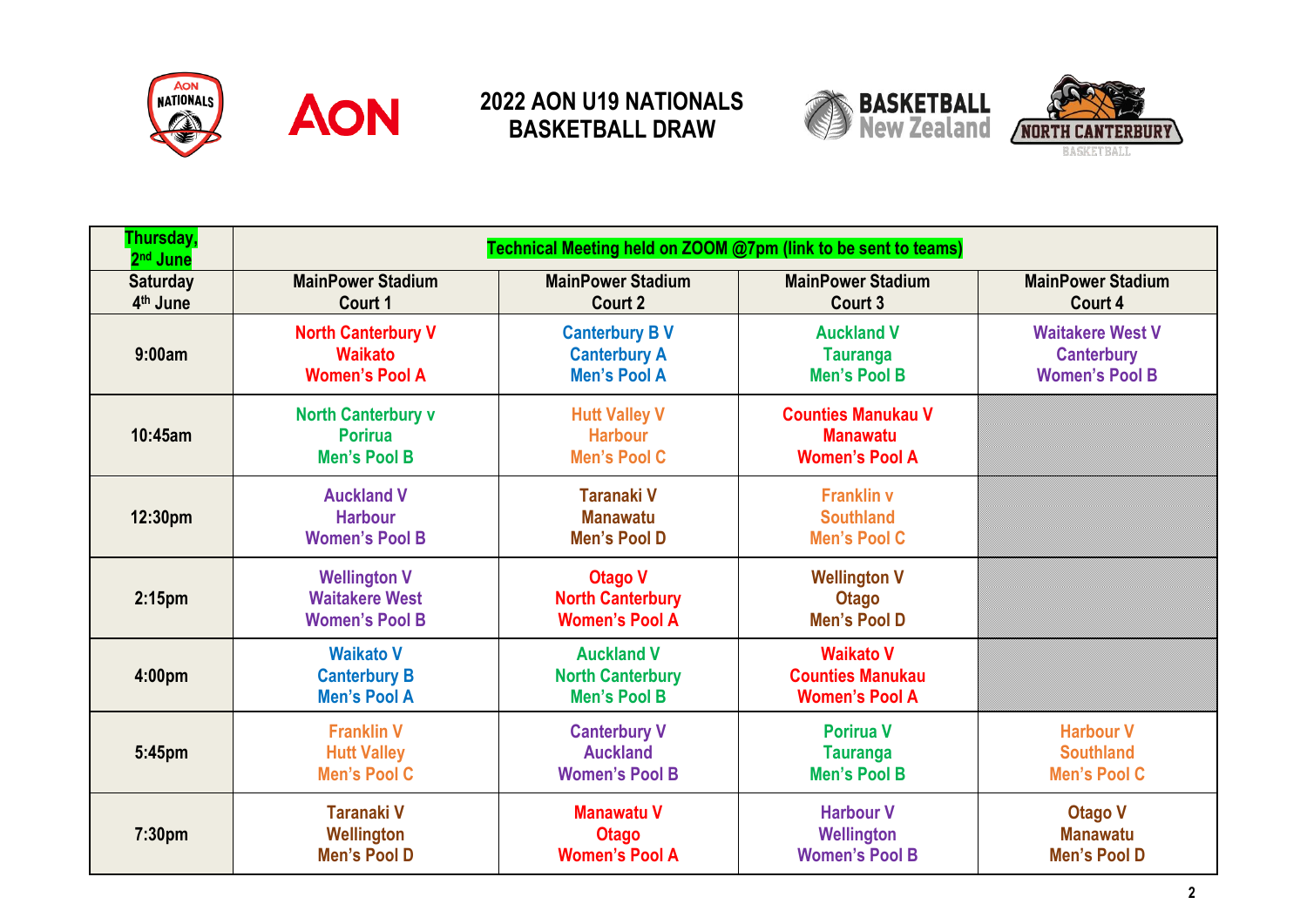







| <b>Sunday</b>      | <b>MainPower Stadium</b>                                   | <b>MainPower Stadium</b>                                           | <b>MainPower Stadium</b>                                              | <b>MainPower Stadium</b>  |
|--------------------|------------------------------------------------------------|--------------------------------------------------------------------|-----------------------------------------------------------------------|---------------------------|
| 5th June           | Court 1                                                    | Court 2                                                            | Court 3                                                               | Court 4                   |
| 9:00am             | <b>Southland V</b>                                         | <b>Auckland V</b>                                                  | <b>Canterbury AV</b>                                                  | <b>Counties Manukau V</b> |
|                    | <b>Hutt Valley</b>                                         | <b>Waitakere West</b>                                              | <b>Waikato</b>                                                        | <b>North Canterbury</b>   |
|                    | <b>Men's Pool C</b>                                        | <b>Women's Pool B</b>                                              | <b>Men's Pool A</b>                                                   | <b>Women's Pool A</b>     |
| 10:45am            | <b>Manawatu V</b>                                          | <b>Otago V</b>                                                     | <b>Canterbury V</b>                                                   | <b>Waikato V</b>          |
|                    | Wellington                                                 | <b>Taranaki</b>                                                    | Wellington                                                            | <b>Otago</b>              |
|                    | <b>Men's Pool D</b>                                        | <b>Men's Pool D</b>                                                | <b>Women's Pool B</b>                                                 | <b>Women's Pool A</b>     |
| 12:30pm            | <b>Porirua V</b><br><b>Auckland</b><br><b>Men's Pool B</b> | <b>Harbour V</b><br><b>Franklin</b><br><b>Men's Pool C</b>         | <b>Tauranga V</b><br><b>North Canterbury</b><br><b>Men's Pool B</b>   |                           |
| 2:15 <sub>pm</sub> |                                                            | <b>Waitakere West V</b><br><b>Harbour</b><br><b>Women's Pool B</b> | <b>North Canterbury V</b><br><b>Manawatu</b><br><b>Women's Pool A</b> |                           |
| 4:00 <sub>pm</sub> |                                                            | <b>Otago V</b><br><b>Counties Manukau</b><br><b>Women's Pool A</b> | <b>Wellington V</b><br><b>Auckland</b><br><b>Women's Pool B</b>       |                           |
| 5:45pm             | <b>Waikato V</b>                                           | Porirua V                                                          | <b>Harbour V</b>                                                      | Taranaki V                |
|                    | Otago                                                      | <b>Hutt Valley</b>                                                 | Tauranga                                                              | <b>Canterbury B</b>       |
|                    | Men's Prelim QF 1                                          | <b>Men's Prelim QF2</b>                                            | Men's Prelim QF 3                                                     | Men's Prelim QF 4         |
| 7:30pm             |                                                            | <b>Harbour V</b><br><b>Canterbury</b><br><b>Women's Pool B</b>     | <b>Manawatu V</b><br><b>Waikato</b><br><b>Women's Pool A</b>          |                           |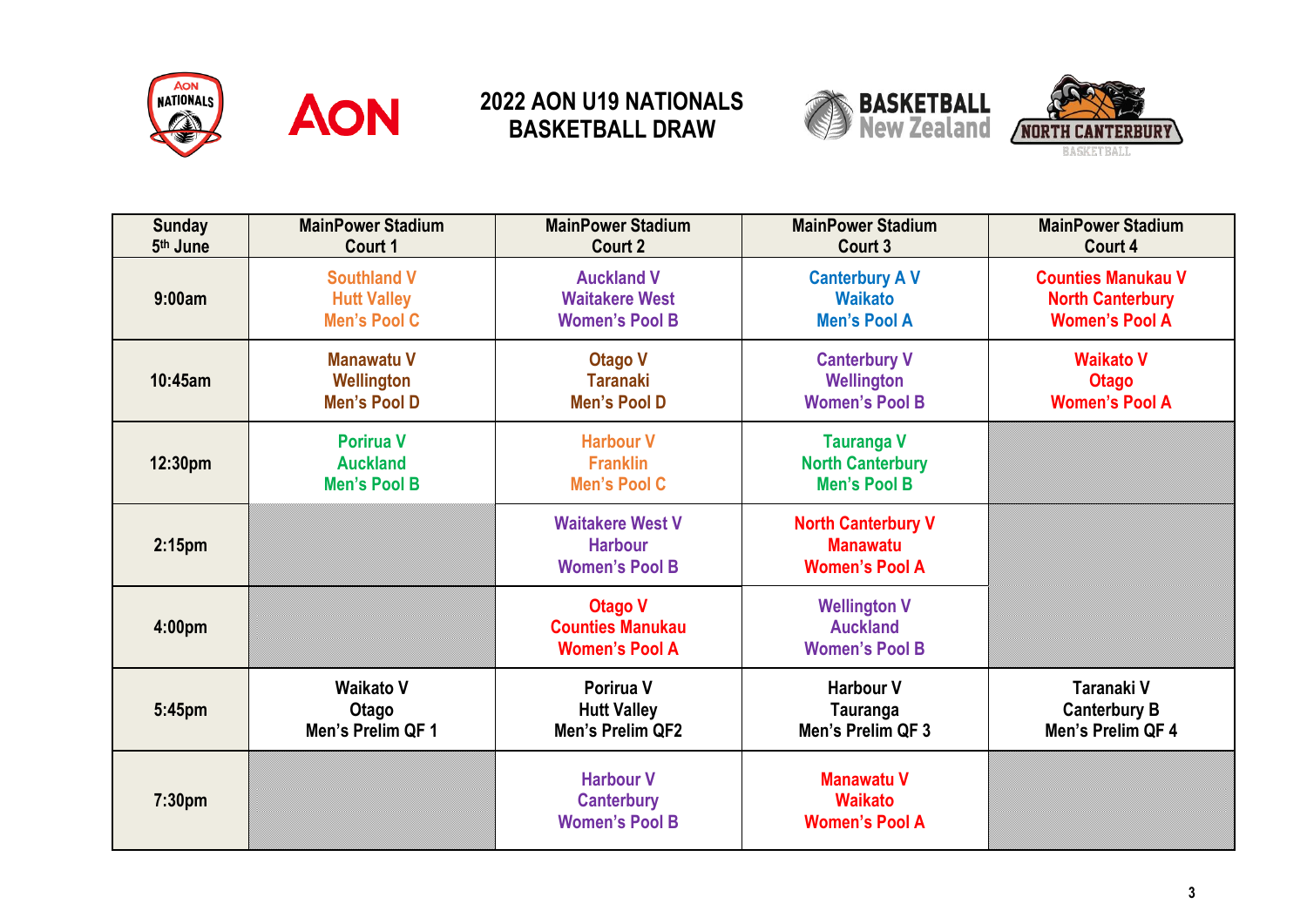







| <b>Monday</b><br>6th June | <b>MainPower Stadium</b><br>Court 1                                   | <b>MainPower Stadium</b><br>Court 2                                         | <b>MainPower Stadium</b><br>Court 3 - Livestream                      | <b>MainPower Stadium</b><br>Court 4 |
|---------------------------|-----------------------------------------------------------------------|-----------------------------------------------------------------------------|-----------------------------------------------------------------------|-------------------------------------|
| 9:00am                    | <b>Waikato V</b><br><b>Hutt Valley</b><br>Men's 9 - 12 SF1            | <b>Auckland V</b><br>Otago<br>Men's QF2                                     | <b>Canterbury AV</b><br>Porirua<br>Men's QF1                          |                                     |
| 10:45am                   | <b>Tauranga V</b><br><b>Canterbury B</b><br>Men's 9 - 12 SF2          | <b>Wellington V</b><br><b>Harbour</b><br>Men's QF4                          | <b>Franklin V</b><br><b>Taranaki</b><br>Men's QF3                     |                                     |
| 12:30pm                   | <b>Manawatu V</b><br><b>North Canterbury</b><br><b>Men's B3RR</b>     | <b>Wellington V</b><br><b>North Canterbury</b><br><b>Women's Prelim SF2</b> | <b>Otago V</b><br><b>Auckland</b><br><b>Women's Prelim SF1</b>        |                                     |
| 2:15pm                    | <b>Manawatu V</b><br><b>Waitakere West</b><br><b>Women's 7-10 SF1</b> | <b>Harbour V</b><br><b>Counties Manukau</b><br><b>Women's 7-10 SF2</b>      | <b>Winner QF1 V</b><br><b>Winner QF2</b><br>Men's SF1                 |                                     |
| 4:00pm                    |                                                                       | Loser QF1 V<br>Loser QF2<br>Men's 5-8 SF1                                   | <b>Winner QF3 V</b><br><b>Winner QF4</b><br>Men's SF2                 |                                     |
| 5:45pm                    |                                                                       | Loser QF3 V<br>Loser QF4<br>Men's 5-8 SF2                                   | <b>Waikato V</b><br><b>Winner Prelim SF2</b><br><b>Women's SF1</b>    |                                     |
| 7:30pm                    |                                                                       | <b>North Canterbury V</b><br><b>Southland</b><br><b>Men's 13-15 B3RR</b>    | <b>Canterbury V</b><br><b>Winner Prelim SF1</b><br><b>Women's SF2</b> |                                     |